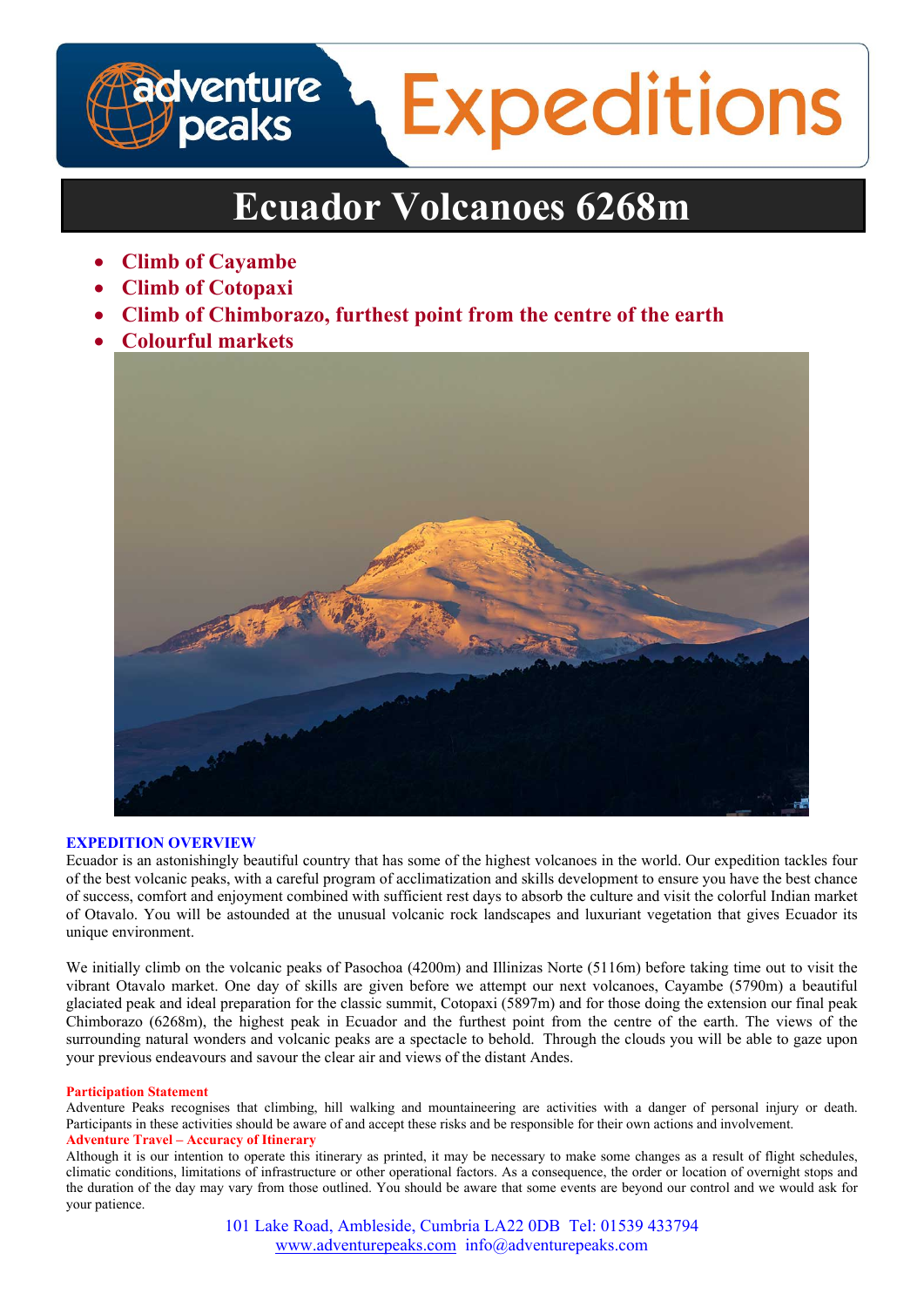

# **PREVIOUS EXPERIENCE**

This is a fairly demanding trip which attempts 4-5 summits in 17 days. You should have a good level of hill fitness but there is very little load carrying involved. Previous winter walking experience with ice axe and crampons would be beneficial although not essential as training sessions are included.



# **ECUADOR ITINERARY Day 1: International flight to Quito**

#### **Day 2: Quito**

Arrive in Quito and settle into your hotel. Meet with the rest of the team and start to acclimatize to the thin air. Quito is 2850m so you may already feel slight effects of the altitude. (H)

# **Day 3: Acclimatisation Quito**

Visit the old city of Quito, the best conserved colonial town in South America. The fabulous, richly decorated churches, museums, squares and the numerous colonial buildings come under the banner of "Cultural Heritage of Humanity". Lunch in town (not included), and then an ascent of Cruz Loma (4050m) by cable railway for an unforgettable view of the capital and the highest Ecuadorian summits. (H, B)

## **Day 4: Ascent of Pasochoa (4200m)**

A short journey out of Quito allows you to take a lovely acclimatisation walk and up Pasochoa where there is a very good chance to see the magnificent Condor soaring above us. Overnight in Machachi (Puertas al Corazon  $Lodge)$  ( $Ld, B, L$ )

## **Day 5: Illiniza's Refuge**

After breakfast we head south following the famous "Volcanoes Valley", to reach the small village of El Chaupi located at the foot of the twin summits of Illinizas Norte and Sur. We transfer to the place known as "La Virgen" (3900m) walk up to the Illiniza's Refuge (R, B, L, D)

#### **Day 6: Illinizas Norte summit (5116m)**

Early in the morning we leave the camp, the next 2 or 3 hours walking is fantastic and brings us to the pass between the two summits. A further 2 hours are needed to climb the north peak of Illinizas (5116m). This route does not present any major difficulties although you may need to use your hands at a few points. Overnight at Hotel El Indio Inn.  $(H, B, L)$ 

## **Day 7: Otavalo – Cayambe Refuge (4600m)**

Today we head towards Cayambe via the Otavalo Indian market, the most famous and colourful Indian market in Ecuador. After lunch we transfer to the Cayambe refuge (4600m). The vehicle will drive as far up the rough trail as possible, followed by a walk of 1 to 1.5 hrs to the Refuge with a small backpack. (Your mountain backpack and food will be transferred by 4WD vehicle). (R, B, L, D)

## **Day 8: Skills workshop on the Cayambe glacier**

We meet with our mountain guides and walk up to the glacier at about 4800m to start a practical snow and ice technique course - ice axe and crampon work, progression in snowfields, rope handling, belays in snow, self-arrest, study of the different snow types, different progression techniques on 40 to 80 º slopes, natural and artificial ice anchors, knots. Back to the refuge at the end of the afternoon. (R, B, L, D)

#### **Day 9: Cayambe summit (5790m) - Lasso**

We leave the refuge at around 1:00am to attempt Cayambe (5790m). This is a reasonably technical summit, but we should be topping out for sunrise and back to the refuge by mid morning. After a light brunch we will continue down and transfer to Lasso for a well-deserved celebration.  $(H, B, L)$ 

#### **Day 10: Cotopaxi Refuge**

After breakfast we leave for the Cotopaxi National Park. A dusty road takes us up to 4600m, just 200m below the Cotopaxi refuge (4800m). With food  $&$  equipment this takes around 45 minutes up a sandy path to the Refuge. (R, B, L, D)

## **Day 11: Cotopaxi summit (5897m)**

After a midnight alarm call we aim to depart from the refuge at 1:00am to climb the world's highest active volcano (5897m). This ascent is almost totally on glacial terrain but without any major difficulties. There are only a

101 Lake Road, Ambleside, Cumbria LA22 0DB Tel: 01539 433794 www.adventurepeaks.com info@adventurepeaks.com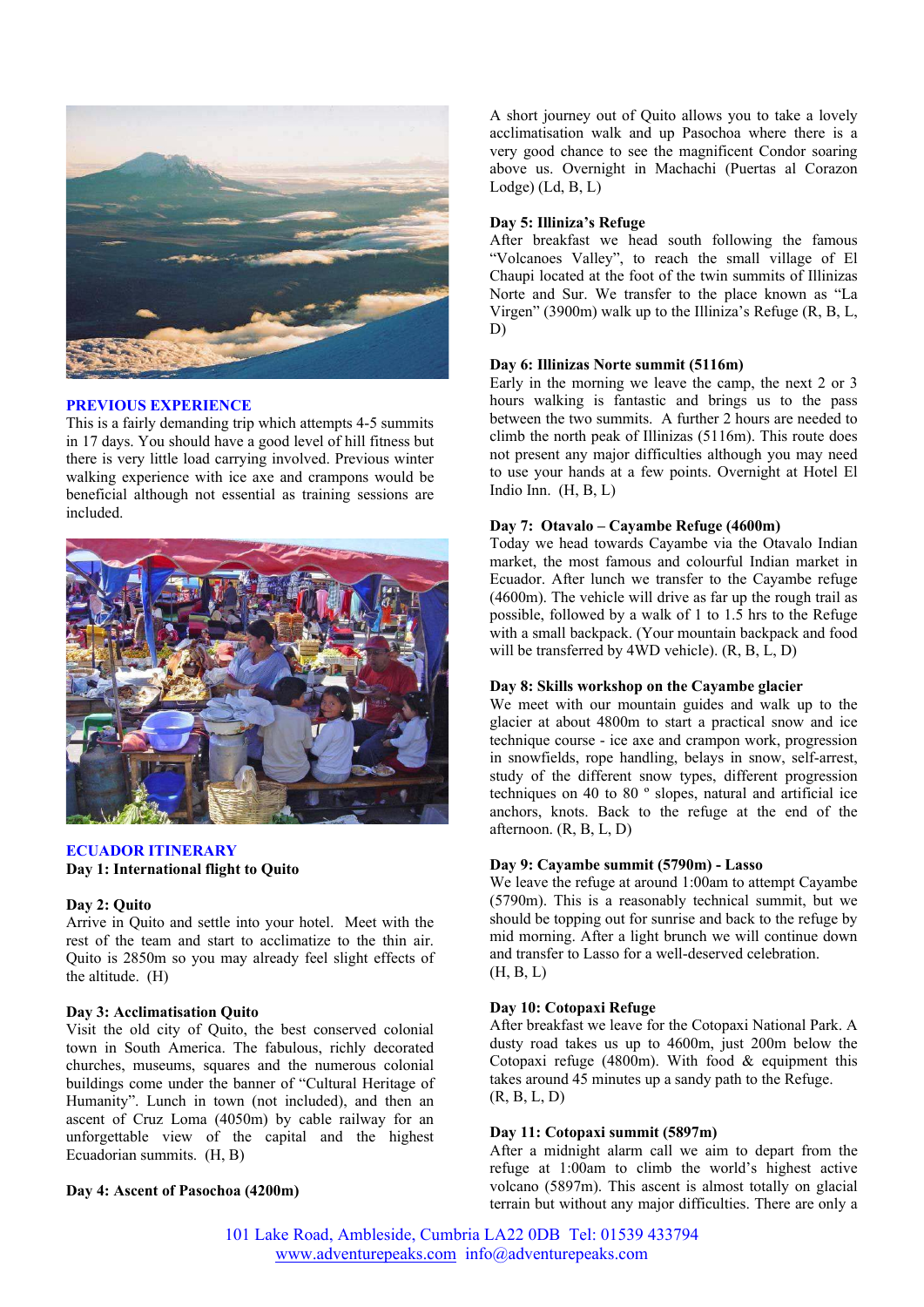few crevasses and these are well marked. Only the presence of fresh snow or strong winds can make this ascent a difficult one. It will take you around 6 to 7 hours to appreciate the magnificent summit cone. Back to the refuge around 10:00 am for a light lunch before continuing down to the road

## **Day 12: Lasso to Riobamba for Chimborazo or Return to Quito**

The group returns to Quito or for those climbing Chimborazo we head toward the nature reserve and overnight in a hotel at the town of Riobamba (H, B, L, D)



# **Day 13: Drive to Carrel Hut ascend to Stubel Camp**

Today we head up to the carrel hut in preparation for our attempt on Chimborazo, the highest mountain in Ecuador and in its own way, the tallest mountain in the world, its summit being the furthest point from the centre of the earth due to the equatorial bulge!

From the Carrel Hut we walk for about two hours up to Stubel Camp, porters carry group gear. (C, B, L, D)

## **Day 14: Chimborazo summit (6268m)**

Another midnight wake up call, as 8 to 9 hours are needed to reach Ecuador's highest summit. This new route that follows the Stubel glacier is free from the danger of rock fall that had previously plagued the original route. The ascent is quite long with a height gain of 1260m (approx. 8 hrs up and 3 hrs down) but with good weather the views are stunning and 'Chimbo' provides a fitting conclusion to the expedition. (H, B, L, D)



**Day 15: Reserve Summit Day**

## **Day 16: Return international flight**

Breakfast return to Quito and transfer to the airport to take your flight home. (B)

# **Day 17: Arrive back in the UK**



| Day             |                                                           | Accom                             | Meals      |
|-----------------|-----------------------------------------------------------|-----------------------------------|------------|
| $\mathbf{1}$    | Depart UK                                                 | Plane                             |            |
| $\overline{c}$  | Arrive in Quito.                                          | Hotel<br>2850m                    |            |
| 3               | Acclimatisation in Quito                                  | Hotel<br>2850m                    | B          |
| $\overline{4}$  | Ascent of Pasochoa<br>(4200m)                             | Lodge<br>2890m                    | BL         |
| 5               | Illiniza's Refuge                                         | Refuge<br>3950m                   | <b>BLD</b> |
| 6               | Iliniza Norte summit<br>(5116m)                           | Hotel<br>2530m                    | <b>BL</b>  |
| 7               | Otavalo to Cayambe<br>Refuge                              | Refuge<br>4600m                   | <b>BLD</b> |
| 8               | Skills workshop on the<br>Cayambe glacier                 | Refuge<br>4600m                   | <b>BLD</b> |
| 9               | Cayambe summit<br>(5790m) to Quito                        | Hotel<br>2850m                    | <b>BL</b>  |
| 10              | Cotopaxi Refuge                                           | Refugio<br>4800m                  | <b>BLD</b> |
| 11              | Cotopaxi Summit<br>(5897m)                                | Hotel                             | <b>BL</b>  |
| 12              | Return to Quito or Drive<br>to Riobamba for<br>Chimborazo | Hotel<br>2850m/<br>Hotel<br>2750m | <b>BLD</b> |
| $\overline{13}$ | Drive to Carrel Hut<br>ascend to Stubell Camp             | Camp<br>5050m                     | <b>BLD</b> |
| $\overline{14}$ | Chimborazo summit<br>(6268m)                              | Camp<br>5050m                     | <b>BLD</b> |
| 15              | Spare Chimborazo<br>summit day/ to Quito                  | Hotel<br>2850m                    | <b>BLD</b> |
| $\overline{16}$ | Return international<br>flight                            | Plane                             | B          |
| 17              | Arrive back home                                          | Own bed                           |            |

# **CLIMATE**

Our expeditions visit the Ecuadorian highlands during the dry seasons with temperature in Quito ranging from 14 – 22 degrees. However, the country is notorious for its unpredictable weather and it's usual to experience all 4 seasons in one day!

101 Lake Road, Ambleside, Cumbria LA22 0DB Tel: 01539 433794 www.adventurepeaks.com info@adventurepeaks.com